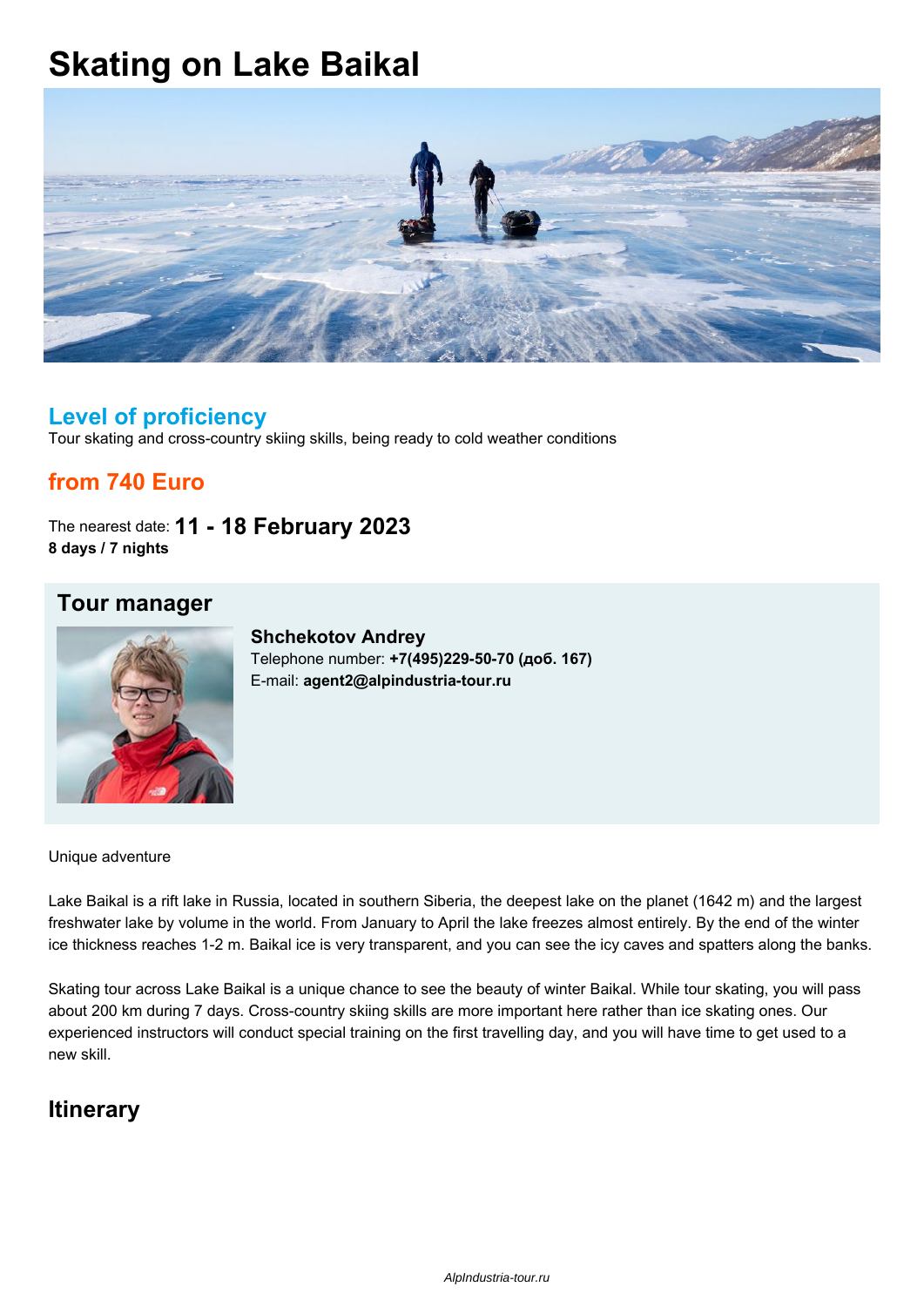

Arrival in Irkutsk. Morning flight S7 08:05, Aeroflot 08:25, meeting the group at the airport, transfer from the airport to Buguldeyka, overnight stop at a shelter or hostel, equipment fitting. Meeting the group, dinner included.



**Day 2** The first ravelling day. Transfer from the hostel to the lake. Training. 35 km from Buguldeyka to Akademicheskaya Bay. Overnight stop at the Baykal Dunes. Camping food: breakfast, lunch, dinner.



**Day 3 The second travelling day. 35 km from Akademicheskaya Bay to Bolshoye** Goloustnoye. Overnight stop at the shelter or hostel. Camping food: breakfast, lunch, dinner.



**Day 4** The third travelling day. 40 km from Bolshoye Goloustnoye to the Chernaya River (Bolshiye Koty). Overnight stop in the tent or at the shelter. Сamping food: breakfast, lunch, dinner.



**Day 5** The fourth travelling day. 15 km from the Chernaya River (Bolshiye Koty) to Listvyanka. Overnight stop at the hostel "Baikaler" in Listvyanka. Meals at your own expense or camping food: breakfast, lunch, dinner.



**Day 6 The fifth travelling day. Visiting The Seals Museum (Nerpinariy) and The Seals Museum (Nerpinariy) and The United States of the According of the According of the According of the According of the According of the** Limnological Museum. Overnight stop at the hostel "Baikaler" (Listvyanka). Meals at your own expense.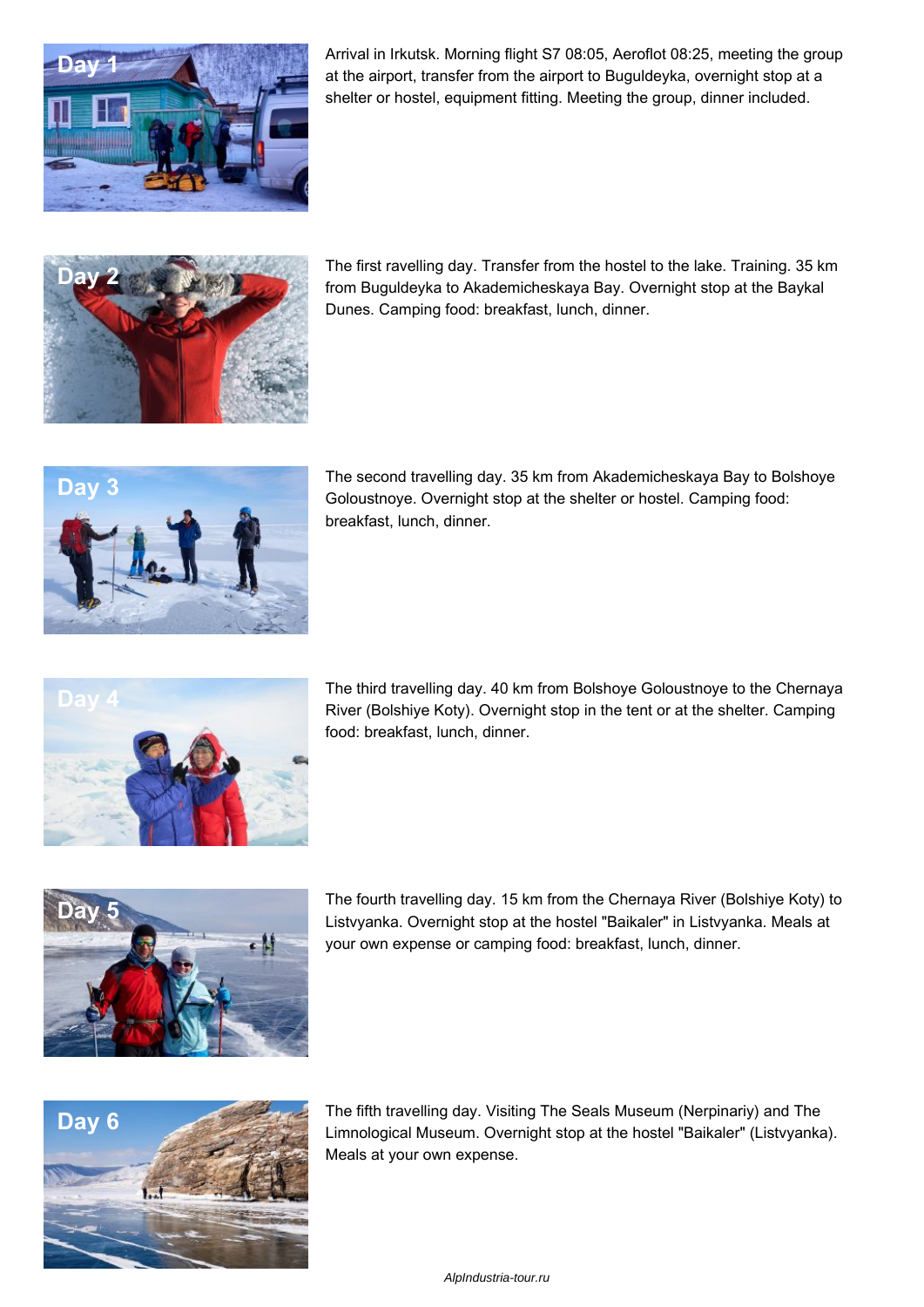

The sixth travelling day. Transfer from Listvyanka to Irkutsk. Overnight stop at the hostel (Irkutsk). Food at your own expense.



**Day 8** Irkutsk. Departure.

#### **Route** Irkutsk - Buguldeyka - Baikal - Listvyanka - Irkutsk

#### **Documents required**

International passport and visa

#### **Accommodation/hotels:**

Hostel accomodation in Irkutsk Shelter accomodation on the route One ovevrnight stay in a tent in case of good weather conditions

#### **Itinerery**

This is not just a skating trip, it is a type of expedition using special equipment. This journey might involve difficulties, cold weather conditions.

## **Price includes**

All transfers Camping meals (without one dinner in Listyanka and one day meals in Irkutsk) Entrance tickets to excursions Professional guide Renting skates and a sledge **Navigator** Gas burners

### **Price does not include**

Return ticket to Irkutsk Extra meals Transfer to the airport Winter activities (ice skating) health insurance Unexpected expenses

### **Special equipment**

Skates. You must fit them and try to practice before the departure. Ski poles (not plastic), long, suitable for skate skiing. The ferrules must be hard metal.